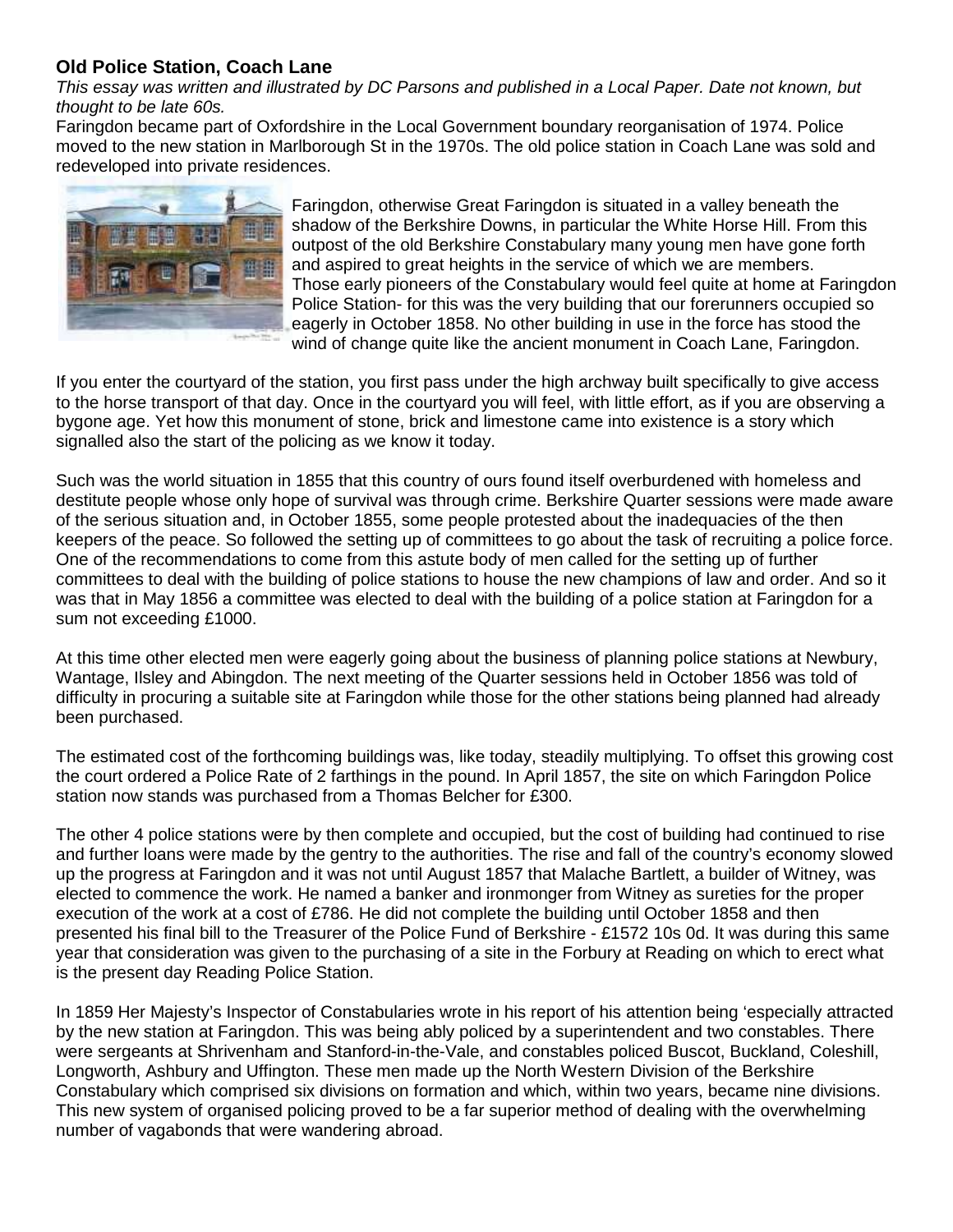Many were originally soldiers who had fought in the Crimea. A great number of these men, home to the green fields of England, found themselves homeless and destitute. Their only apparent means of survival was by crime, or alternatively by seeking accommodation in workhouses. Faringdon had a workhouse. Built of stone, as was the rest of the town, this monstrosity was U shaped and three storeys high, having a large cellar, a large paved courtyard in the middle and a big iron bell high on the wall for calling forth inmates. Every policeman who served Faringdon from the inception of the Constabulary until the famous Ferndale House was finally laid to rest by a bulldozer in 1968, knew the place as a regular maze of stairways and doors. Our predecessors maintained law and order in the workhouse as well as coping with their normal work. This workhouse duty was known as 'relieving' and included ensuring that the tasks for the day were completed by the lodgers.

Policing wasn't quite the job that it is today. The hours of work were mostly unsocial and physically exhausting. In the 1920s, for instance, the hours of work at Faringdon would include3am – 8am, then 10am to 1pm. A day off, when such a thing occurred, was just that: it meant 12noon one day to 12 noon the next, irrespective of the fact that your tour of duty was not until 3 am the following morning.

The inspector was a married man living in the flat above the front of the station and the men lived over the enquiry office. Permission to leave the station at any time had to be obtained from the inspector. An officer wishing to get married had to have at least four years' service and the permission of the Chief Constable, who would consider whether the prospective wife would be 'fit and proper person to become thew wife of a police officer'

Once out on duty, an officer would make a point outside some prominent building in the town or, if further afield, probably under the Great Oak or a predetermined field gate. This point was for 15minutes duration. In 1929 the Post Office set up telephone kiosks around the country and at last the policeman could be reached without the need for the poor old sergeant to pedal all round the district giving out messages or allocating enquiries. It was apparent that the only reasons a man would have for wanting to be a member of the police force were a sense dedication and the fact that the money 'wasn't bad'

Conditions continued to improve and eventually police houses, as we know them today, were built, but this wasn't until the post-war period. Even as late as 1950, men were glad of a couple of rooms over the police station in which to live with their wives.

During the war, Faringdon took delivery of a morse code transmitter-receiver which put them in contact with Wantage in case of bombing. It is interesting to note that the Metropolitan Police were by this time on verbal air transmissions.

Berkshire's proximity to the South Coast made it an ideal area for the setting-up of numerous wartime airfields. This meant the importing of labour to build runways, and with their heavy drinking bouts and fighting over local lassies these labourers added greatly to the burden of the local officers.

After the war, the morse code transmitter was removed from Faringdon and contact with the station was by telephone only. This state of affairs continued until 1967 when at long last the Faringdon A60 van was fitted with a force radio and contact with the outside world was made. But this made little difference to the attitude of the old timers, who declared it too complicated to operate. And in any case should be locked away with the can after 10 pm

In 1954, the oft remembered Insp Tizzy Combes retired at Faringdon. The Chief Constable took advantage of this heaven sent opportunity to move the billiards table, which the late Inspector had made famous, from Faringdon to Newbury. Unlike the story of the ravens at the Tower of London, the police station did not fall down.

In the 1950s, Faringdon became mobile with the introduction of an Austin Somerset car. It wasn't long before it landed up in a ditch. Vincents of Reading soon supplied another one, and this was eventually followed by an old 350ccEnfield. Since then the station has had a noddy bike, a modern one with foot change and a radio. Amalgamation brought about big changes at Faringdon. No longer was this station to be the outpost of the old Berkshire Constabulary, but an integral part of the Witney division. This forced a truce between Faringdon and Bampton over the business of objects in the Thames.